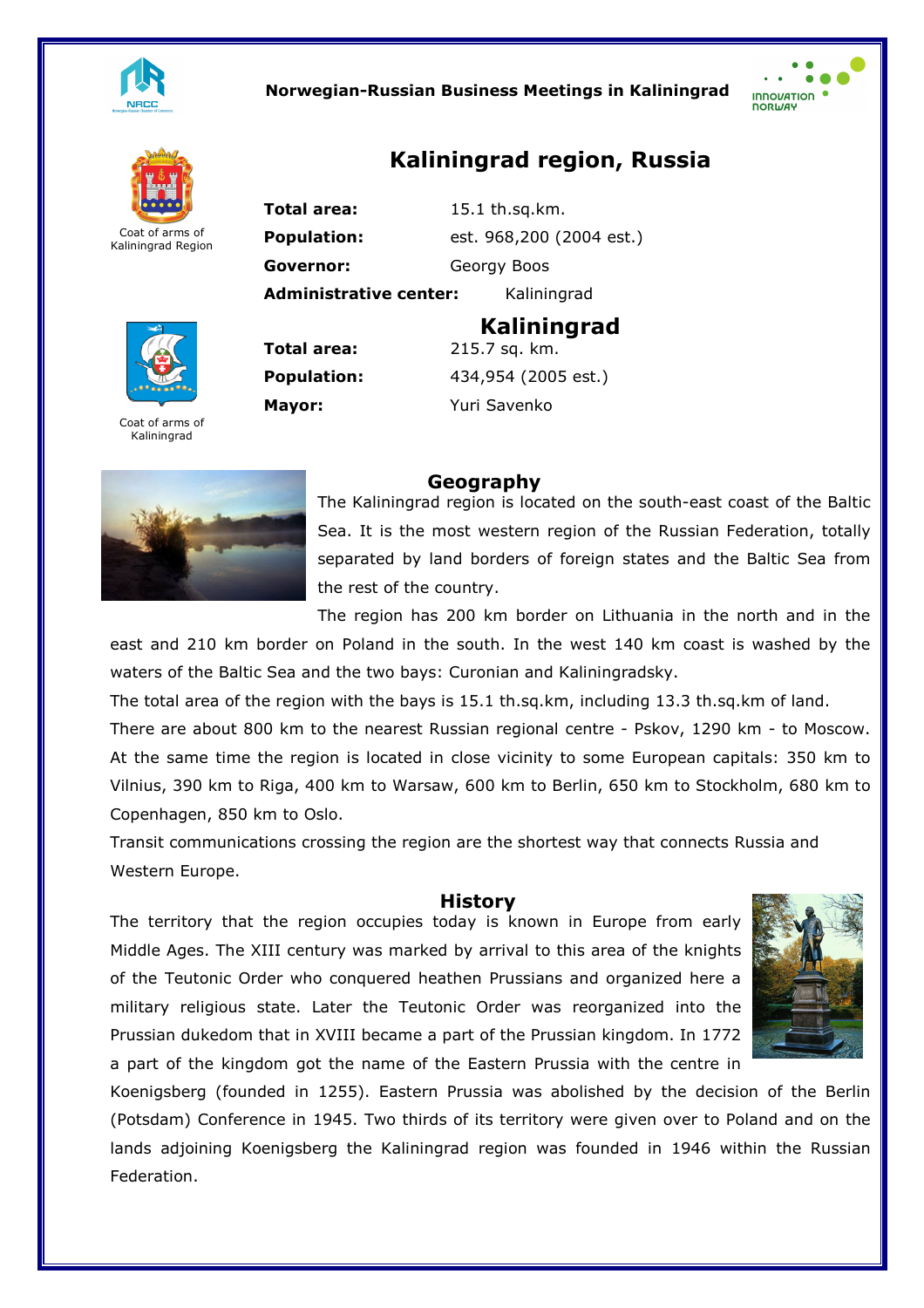



## WHY IT IS WORTH MAKING INVESTMENTS IN KALININGRAD

**The Kaliningrad region** is the most western region, separated from the mainland of the Russian Federation. Due to its geographical and political location, especially after Poland's and Lithuania's joining the EU, the Kaliningrad region is gaining a new challenge of extending and developing co-operation with the European countries in various fields, first and foremost, in economics. The following special features of the region can help implement these plans:

- The unique geographical position
- The only enclave region of Russia located in the centre of Europe
- Vast ramified transportation network
- The only all-the-year-round navigable Russian sea port on the Baltic Sea coast
- Highly qualified cheap labour force
- Special Economic Zone
- Taxation privileges
- Flexibility and transparancy of the local authorities, their adherence to the course of reforms
- Advantages of the local legislation
- Constant strivings on the part of the local authorities to improve the investment climate
- Experience of cooperating with European countries
- The springboard for cooperation with the whole of Russia
- Fusion of the European and Russian cultures
- Lower level of criminality as compared to the other Russian regions
- Fairly high social stability

All the territory of Kaliningrad and the major part of the region belong to the Special **Economic Zone (SEZ).** On the 22nd of January 1996, the Federal Law of Russia was adopted, namely "On the Special Economic Zone in the Kaliningrad region". Its creation was aimed at providing most favourable conditions in order to accelerate the social and economic development of the region, to raise the living standard of the population on the basis of economic, trading, scientific, technical collaboration with foreign countries, as well as on the basis of foreign investment encouragement, overseas technologies involvement and their management experience adoption. For years running, after the SEZ creation, sustainable development tendencies were witnessed in terms of promoting economic activities of the city. The economic take-off of the region is connected with attracting large overseas and domestic investments into the Kaliningrad region economy. At present the Russian government is engaged in the discussion of the new updated version of the Federal law "On the Special Economic Zone in the Kaliningrad Region", which is aimed at the increase of investment activity in the region.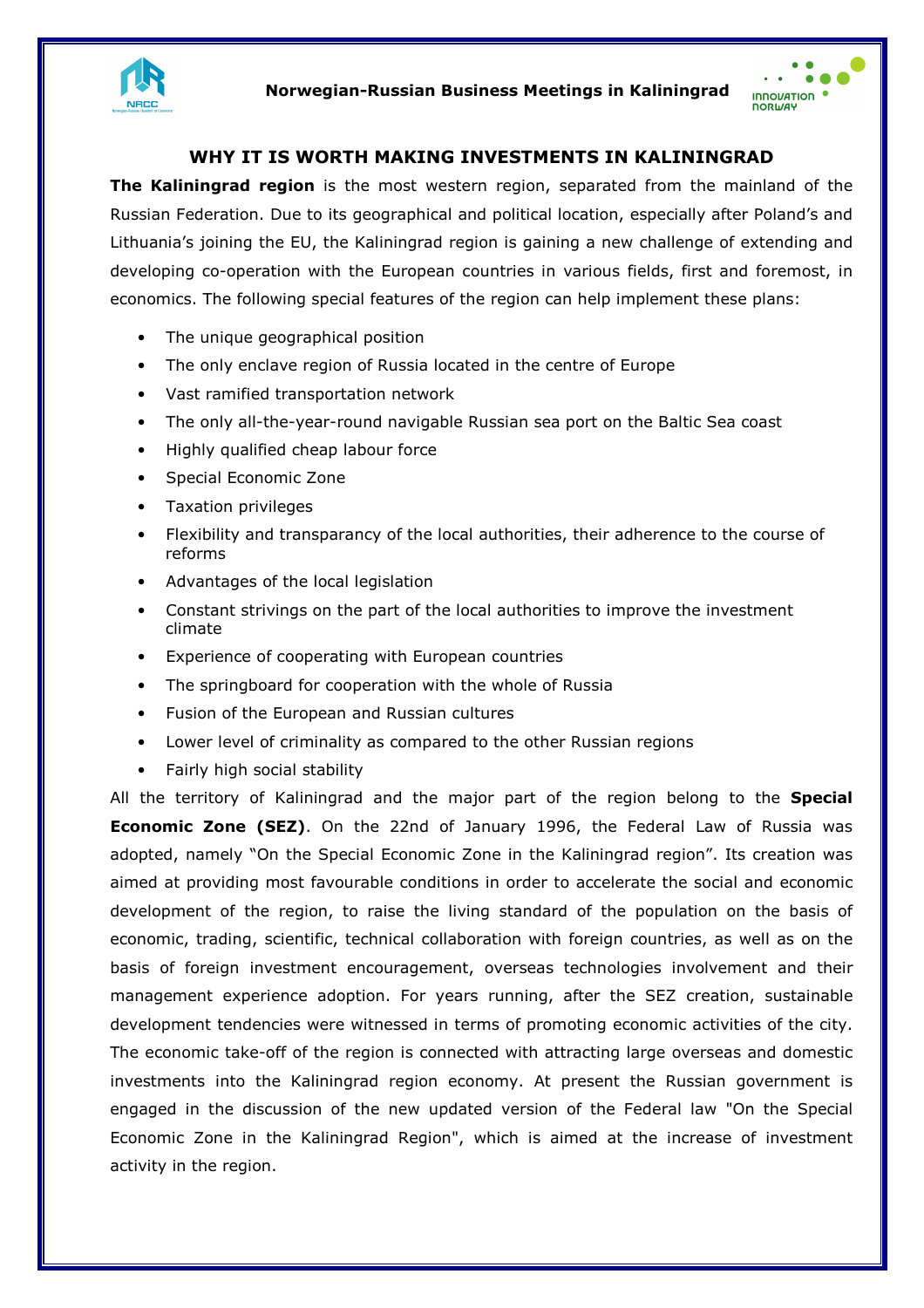



The Special Economic Zone enjoys the special advantageous regime established for investment and entrepreneurship activities on account of its specific geographic position and the national concerns and preferences of the Russian Federation. The SEZ mechanism, which comprises the peculiarities of using the system of privileges, creates the conditions for doing away with internal and external obstacles and snags on the way of foreign investments into the regional economy and has certain edges as to imposing Customs duties to be paid while going through the Customs and clearing the commodities being imported or exported.

## Raw materials, mineral and natural resources

**Energy resources** are oil probable resources (within dry land), brown coal, peat.

- Oil was found on the territory of the region in 1963. In twenty years it was also found on the Baltic shelf. This is a highly grade oil with a sulphur content of only 0,2 %. It is taken from the depth of 1,5 -2,0 thousand metres. Industrial production started in 1975. Oil is delivered to Lithuania for further processing. In present the possibility of oil processing directly in Kaliningrad is being considered.
- Brown coal: stocks are not so impressive (about 50 million tons), but the mineral could be used for producing a mineral wax, which is utilised in metallurgy, chemical, pulp and paper industries, as well as in pharmacology.
- Peat deposits occupy more than 7% of the region's territory, its layer varies from 3-5 m to 12m. The total volume is estimated over 3,0 billion cubic metres. Peat is used as an organic fertiliser or for heating.

Non-metallic mineral resources: amber, rock-salt, potash magnesium salts, sapropel or organic mineral silts, glauconite.

- Amber. Kaliningrad is also called as "An Amber Coast of Russia", because more than 90% of its world deposits are found in the region. Amber is obtained by an open mining, works being carried out by the state unitary enterprise "Kaliningrad Amber Plant", which has a great potential for producing not only a jewelry, but a number of valuable semiproducts such as amber acid, oil, high quality insulators.
- Rock salt. Salt containing areas are around of hundreds sq. km., its stocks were found to be more than tens of billion tons. It covers the needs of the whole region and is exported to other countries.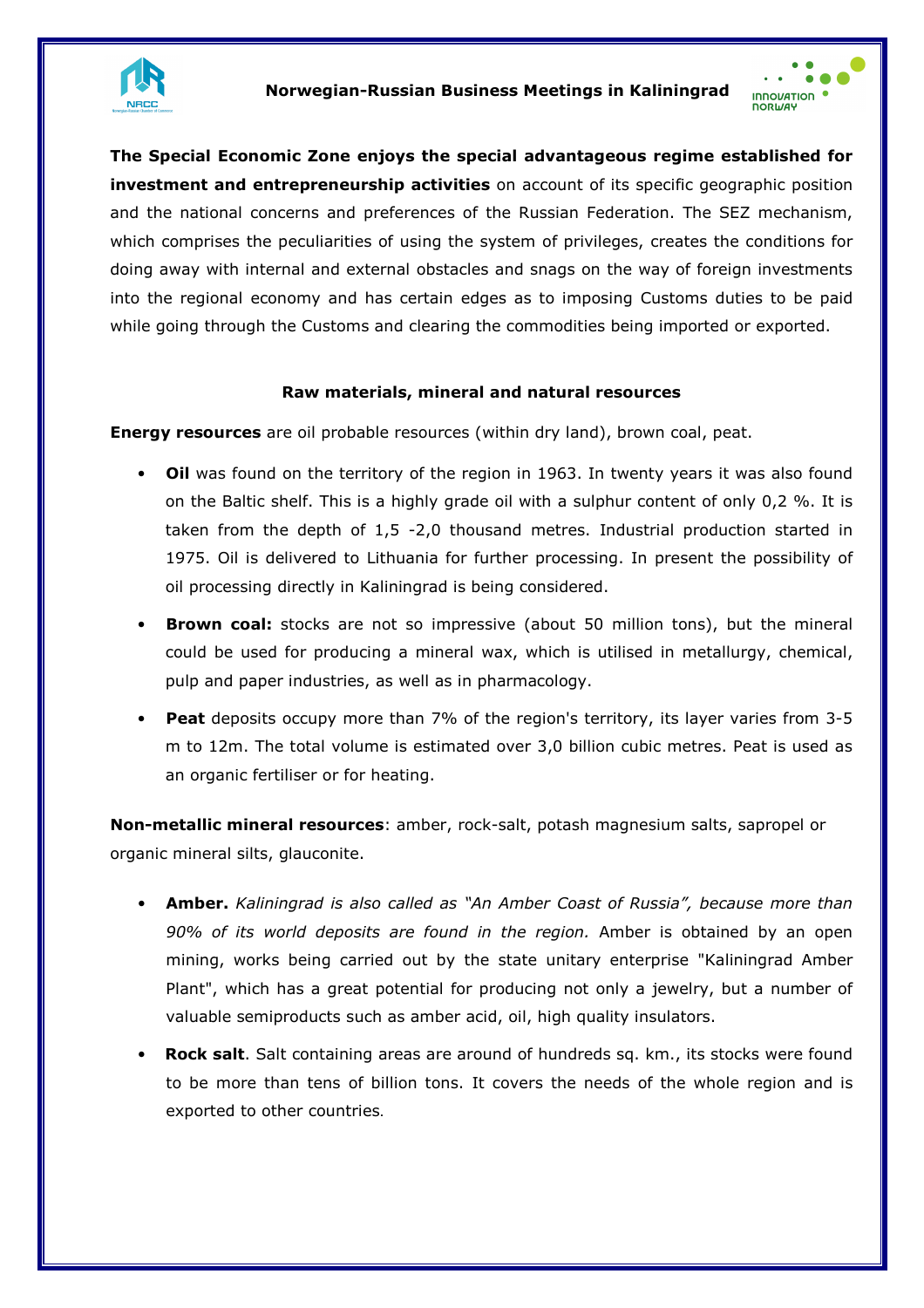



Construction materials: sand, sandy-gravel material, fat clays.

Ground waters: fresh and mineral - 520.7 cubic m/24h; surface waters -23 cubic km/year.

Total area of forest - 308 th.hectares.

Fish: The fishing industry, which comprises companies involved in catching and processing fish, as well as numerous service facilities, is the leading food industry sector. Kaliningrad is currently the Russian fishing fleet's main base on the Baltic Sea. The largest inland water reservoirs (Curonian and Vistular Bays) are rich in fish. The bays are rather shallow having favourable conditions for fish growth and reproduction. Bream, pike-perch, eel are of the highest production value. Sprats, Baltic herring, plaice, cod and Baltic salmon are extracted in the waters of the Baltic Sea.

## Transport communications

## Port of Kaliningrad

## Kaliningrad is the only ice-free Russian sea port on the Baltic Sea coast.

Practically, this is a port complex consisting of Sea Commercial Port, State Fishing Port and River Port. Two of them are capable to receive ships with the capacity of up to 24 000 tons.



The ports are connected with the sea by 42 km shipping canal. In order to pass the canal, vessels must be submitted to the following restrictions:

- maximum draft 8,2 m;
- maximum length 170 m (dry-cargo vessels);
- maximum length 140 m (tankers);
- The total length of 29 berths is 5 km.

All ports offer very high speed loading/ unloading operations. The turnover of the Sea Fishing Port is 3 million tons a year, while the capacity of the Sea Commercial Port exceeds 5 million tons.

Both ports handle various types of general cargo (cellulose, paper, food products, chemicals, cars, containers, steel sheets, pipes, different equipment, timber, nonferrous metals etc.) Various bulk cargoes (coal, ores) are handled in the ports. There are both open air storage areas for bulk cargoes and covered storage areas, and a number of huge cold warehouses.